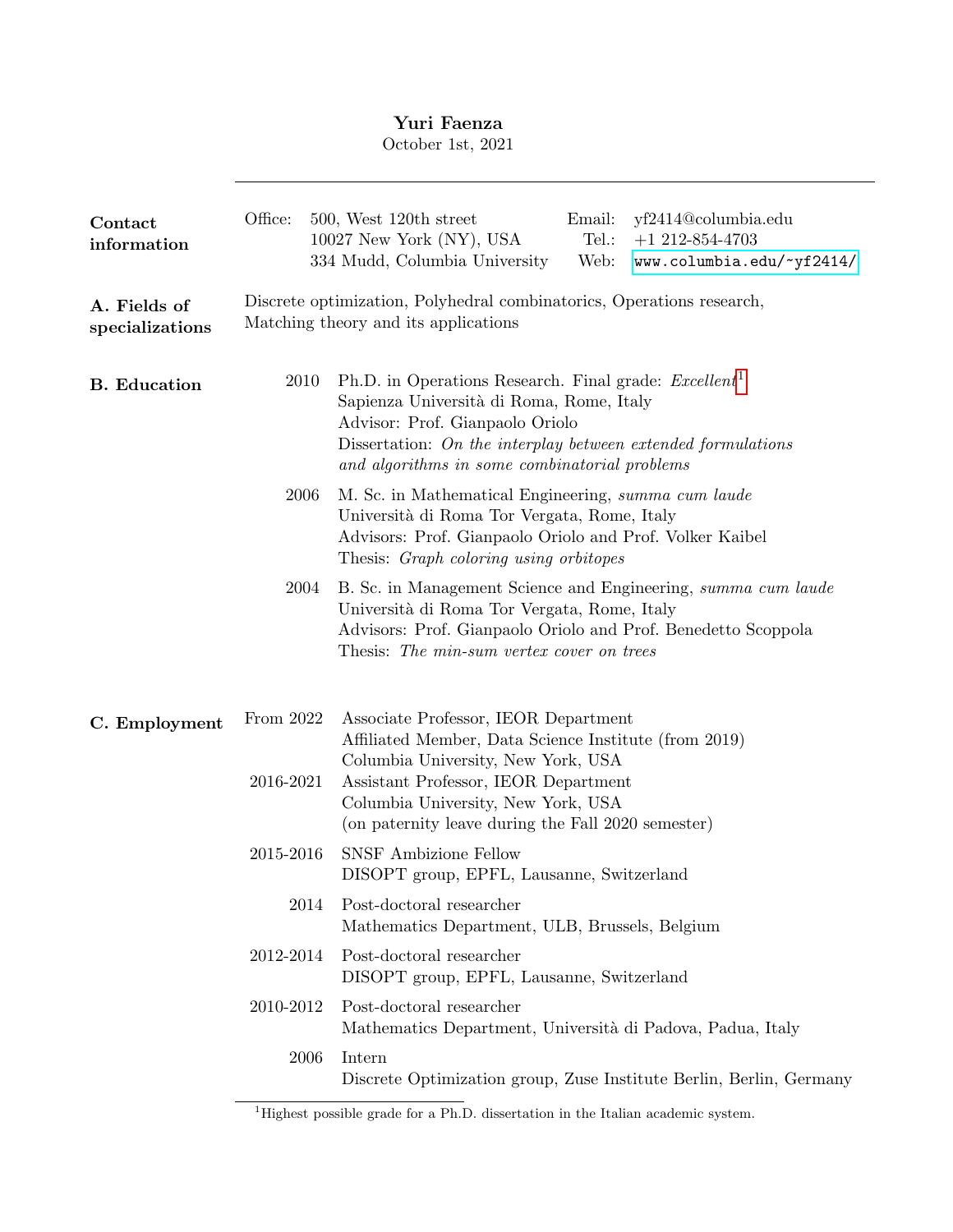| D. Honors,<br>awards,          | 2018                                           | SEAS Distinguished Faculty Teaching Award, The Fu Foundation<br>School of Engineering, Columbia University, New York, USA                                                          |  |  |  |  |
|--------------------------------|------------------------------------------------|------------------------------------------------------------------------------------------------------------------------------------------------------------------------------------|--|--|--|--|
| scolarships,<br>qualifications | 2017                                           | Qualification as <i>Professore Associato</i> (Associate Professor),<br>Italian academic system                                                                                     |  |  |  |  |
|                                | 2013                                           | Qualification as <i>Maître de Conférence</i> , French academic system                                                                                                              |  |  |  |  |
|                                | 2012                                           | Lorenzo Brunetta award for a Ph.D. thesis in Operations Research<br>defended during the years 2010-11-12<br>$(ca. 3,000$ USD, 1 prize awarded every 3 years)                       |  |  |  |  |
|                                | 2007                                           | <i>Adonet</i> scholarship, granted by the Marie Curie RTN<br>(ca. 20,000text, USD)                                                                                                 |  |  |  |  |
|                                | 2007                                           | <i>Sebastiano and Rita Raeli</i> award for the results in the M.Sc. program<br>(ca. 6,000text, USD)                                                                                |  |  |  |  |
|                                | 2006-2009                                      | Ph.D. Scholarship, granted by the Italian Ministry of Education                                                                                                                    |  |  |  |  |
|                                | 2006                                           | <i>Leonardo</i> Scholarship for an internship within the European Union                                                                                                            |  |  |  |  |
|                                | Awards to students for joint research projects |                                                                                                                                                                                    |  |  |  |  |
|                                | 2021                                           | Xuan Zhang: INFORMS George Nicholson Student<br>Paper Competition, Finalist                                                                                                        |  |  |  |  |
|                                | 2021                                           | Xuan Zhang: INFORMS Service Science Best Student<br><i>Paper Award</i> , Finalist                                                                                                  |  |  |  |  |
|                                | 2020                                           | Jia Wan: Rhodes China Scholarship<br>$(0.7\%$ acceptance rate) for graduate studies at Oxford                                                                                      |  |  |  |  |
|                                | 2020                                           | Yunhao Tang: Most popular poster award (as selected by the<br>attendees) and runner-up for the <i>Best poster award</i> in the<br>MIP 2020 poster competition (ca. 50 submissions) |  |  |  |  |
|                                | 2020-2021                                      | Xuan Zhang: Cheung-Kong Innovation Doctoral Fellowship                                                                                                                             |  |  |  |  |
|                                | 2020                                           | Manuel Aprile: <i>Lorenzo Brunetta prize</i> for a Ph.D. thesis<br>in Operations Research defended during the years 2017-18-19<br>(1 prize awarded every 3 years)                  |  |  |  |  |
|                                | 2018                                           | Xuan Zhang: Best poster award, Princeton optimization day<br>$(ca. 40 \text{ submissions}$                                                                                         |  |  |  |  |
|                                |                                                |                                                                                                                                                                                    |  |  |  |  |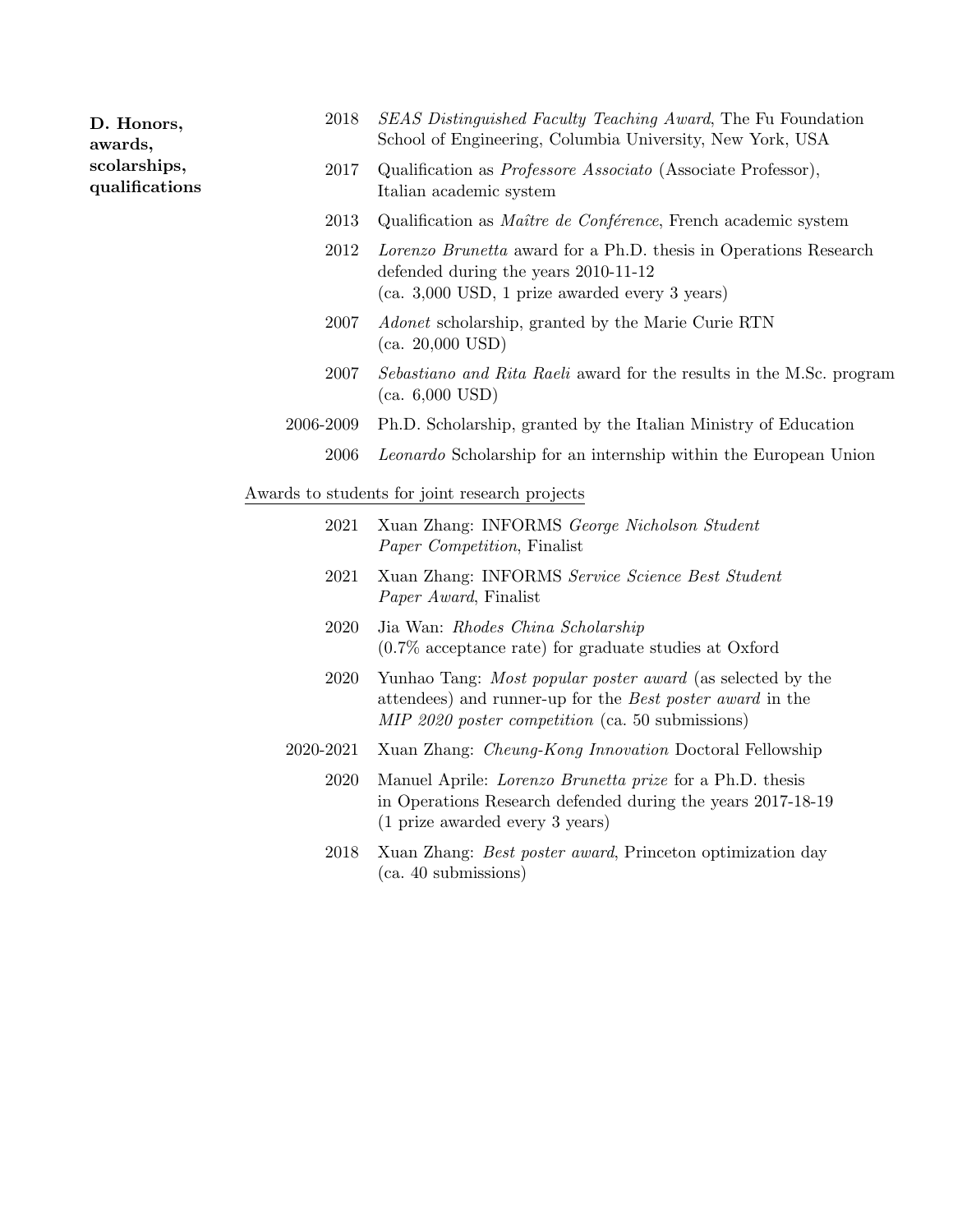| E. Funding                | 2021-2026              |  | CAREER: An algorithmic theory of matching markets<br>National Science Foundation.                                                                             |  |  |
|---------------------------|------------------------|--|---------------------------------------------------------------------------------------------------------------------------------------------------------------|--|--|
|                           | 2020-2023              |  | Linear extended formulations: packing, covering, and restricted SoS<br>Office of Naval Research.                                                              |  |  |
|                           | 2020-2022              |  | The Mixed-Integer Programming workshop 2020<br>Office of Naval Research.                                                                                      |  |  |
|                           | 2019-2020              |  | I-Corps: 3D Capturing Technology Based on Light Fields<br>National Science Foundation.                                                                        |  |  |
|                           | 2017                   |  | Gift to continue the research on the topics of the <i>Ambizione</i> grant<br>Swiss National Science Foundation.                                               |  |  |
|                           | 2014-2017              |  | Ambizione: Tight formulations for $0/1$ optimization problems<br>Swiss National Science Foundation.                                                           |  |  |
| F. Teaching<br>Experience | Fall 2021              |  | IEOR E8100: Matching Markets & Algorithms,<br>IEOR, Columbia University, USA (for Ph.D. students)                                                             |  |  |
|                           | Fall 2017-18, 21       |  | IEOR E4004: Optimizations models and methods,<br>IEOR, Columbia University, USA (for M.Sc. students)                                                          |  |  |
|                           | Spring 2018-21         |  | IEOR E6614: Optimization II,<br>IEOR, Columbia University, USA (for Ph.D. students)                                                                           |  |  |
|                           | Spring 2017-20         |  | IEOR E4008 (prev. E4573): Computational discrete<br>optimization, IEOR, Columbia University, USA<br>(for M.Sc. students)                                      |  |  |
|                           | Summer 2019            |  | Stable matchings: basic theory and extensions,<br>Università di Roma Tor Vergata, Italy (invited Ph.D. course)                                                |  |  |
|                           | Spring 2017            |  | IEOR E8100: Introduction to discrete optimization,<br>IEOR, Columbia University, USA (for Ph.D. students)                                                     |  |  |
|                           | Spring 2016            |  | Strong relaxations for discrete optimization problems,<br>EPFL, Switzerland (for Ph.D. students in Mathematics,<br>Operations research, and Computer science) |  |  |
|                           | Spring 2011-12         |  | Discrete optimization, Università di Padova, Italy<br>(for B.Sc. students in Mathematics)                                                                     |  |  |
| G. Mentoring              | Current Ph.D. students |  |                                                                                                                                                               |  |  |
|                           | Lingyi Zhang           |  | From 2018, Ph.D. student at Columbia University, USA<br>Tentative dissertation title:<br>Incremental packing: polyhedra and algorithms                        |  |  |
|                           | Matias Villagra        |  | From 2020, Ph.D. student at Columbia University, USA<br>(jointly with D. Bienstock) Tentative dissertation title:<br>Optimizing symmetric integer programs    |  |  |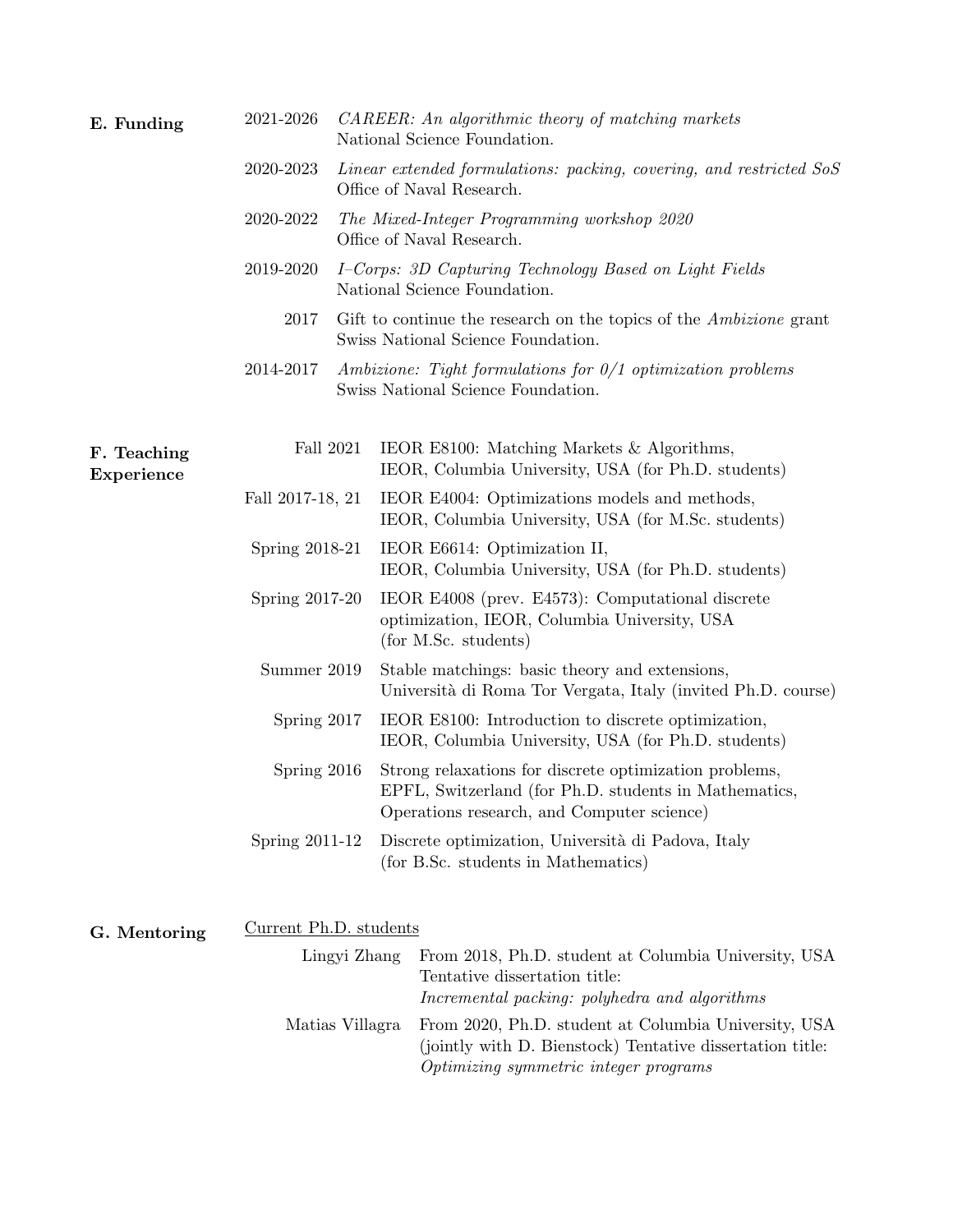|                     | Chengyue He From 2021, Ph.D. student at Columbia University, USA<br>(jointly with J. Sethuraman) Tentative dissertation title:<br>Stable matchings and polyhedra                                                                                 |
|---------------------|--------------------------------------------------------------------------------------------------------------------------------------------------------------------------------------------------------------------------------------------------|
| Past Ph.D. students |                                                                                                                                                                                                                                                  |
| Xuan Zhang          | Ph.D. 2021, Columbia University, USA, Thesis:<br>Two-sided matching markets: models, structures, and algorithms<br>Current Position: Post-doc, Facebook Research                                                                                 |
| Vladlena Powers     | Ph.D. 2020, Columbia University, USA, Thesis: Discrete<br>optimization problems in popular matchings and scheduling<br>Current position: Senior data scientist, Lowe's                                                                           |
| Igor Malinović      | Ph.D. 2019, EPFL, Switzerland (jointly with F. Eisenbrand)<br>Thesis: On approximation algorithms and polyhedral relaxations<br>for knapsack problems, and clustered planarity testing<br>Current position: Big data analyst, FELA Management AG |
| Manuel F. Aprile    | Ph.D. 2018, EPFL, Switzerland (jointly with F. Eisenbrand)<br>Thesis: On some problems related to 2-level polytopes<br>Current position: Post-doc, Università di Padova, Italy                                                                   |

## Selected past M.Sc. and B.Sc. students

| Jia Wan M.Sc. 2019, Columbia University, USA (jointly with C. Stein)                 |
|--------------------------------------------------------------------------------------|
| Jana Cslovjecsek M.Sc. 2018, EPFL, Switzerland (jointly with F. Eisenbrand)          |
| Stefano Piceghello B.Sc. 2012, Univ. Padova, Italy (jointly with M. Conforti)        |
| Riccardo Focchiatti B.Sc. 2012, Univ. Padova, Italy (jointly with M. Di Summa)       |
| Marco Senatore M.Sc. 2010, Univ. Roma Tor Vergata, Italy<br>(jointly with G. Oriolo) |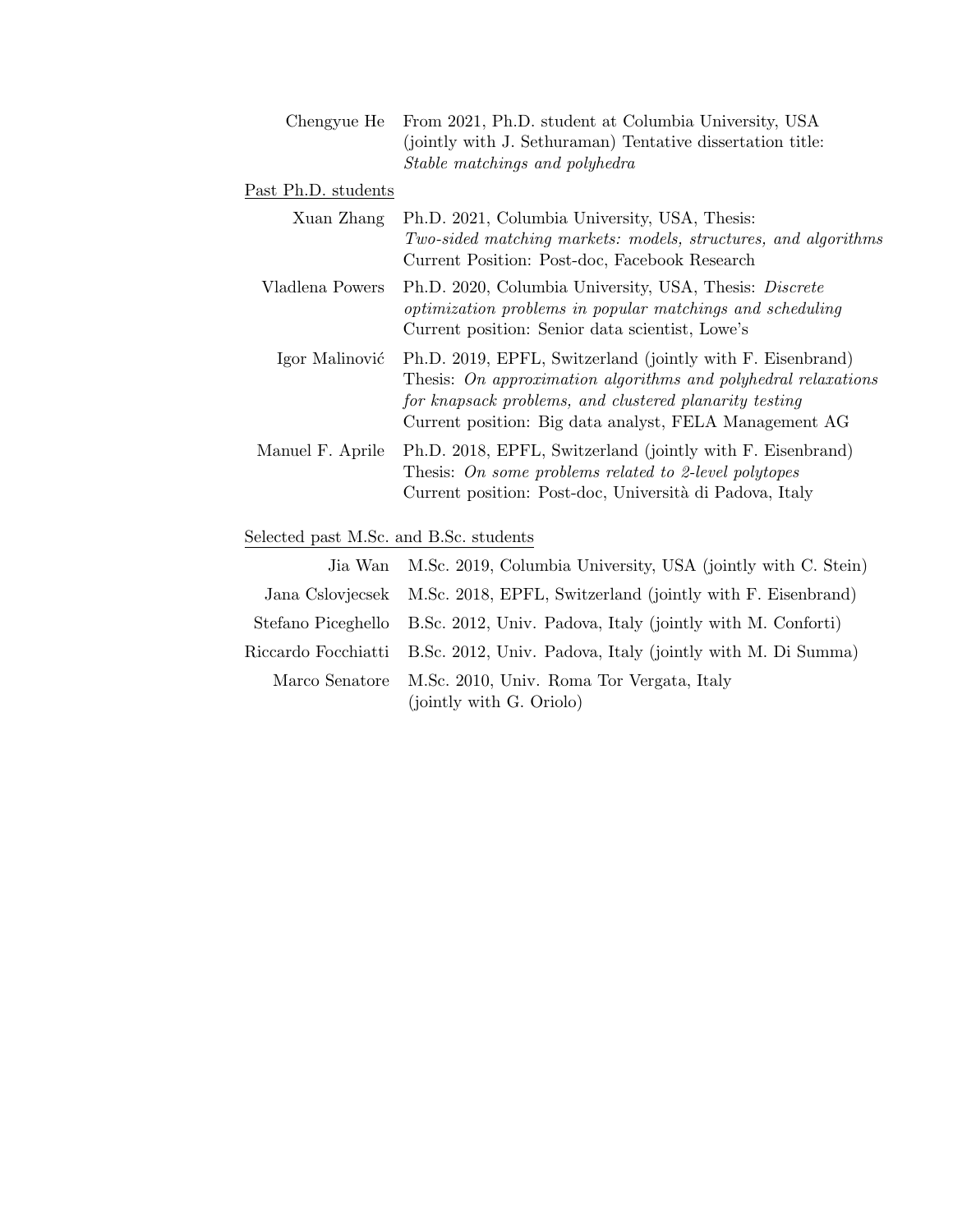## H. Selected invited talks (since 2016)

- 2021 HIM Workshop in Approximation and Relaxation, Germany Title: Approximating popular and stable matchings
- 2021 Oberwolfach Workshop in Combinatorial Optimization, Germany Title: Stable matchings, lattices, and polytopes
- 2021 DOT (Discrete Optimization Talks) seminar, online Title: Stable matchings, lattices, and polytopes
- 2021 AGCO (Algorithms, Games, Combinatorics and Optimization) seminar, Chile Title: Some discrete optimization problems in matching markets
- 2021 University of British Columbia, Canada Title: Some discrete optimization problems in matching markets
- 2021 Simons Institute, UC Berkeley, USA Title: Algorithms for stable matching problems in choice function models
- 2020 SODA conference, Salt Lake City, USA Title: Quasi-popularity, optimality, and extended formulations
- 2020 Aussois workshop in combinatorial optimization, France Title: Popular matching problems with edge weights
- 2019 SODA conference, San Diego, USA Title: Popular matchings and limits to tractability
- 2019 Simons Institute, UC Berkeley, USA Title: Popular matching problems with edge weights
- 2019 Joint Mathematics Meeting, Baltimore, USA Title: Bounded pitch inequalities for min knapsack: approximate separation and integrality gaps
- 2018 Riken, Japan Title: Legal assignments and fast EADAM with consent via classical theory of stable matchings
- 2018 Tel Aviv University, Israel Title: Balas formulation for the union of polytopes is optimal
- 2018 Banff international research station, Canada Title: Bounded pitch inequalities for min knapsack: approximate separation and integrality gaps
- 2018 Ecole Polythecnique Montreal, Canada Title: Legal assignments and fast EADAM with consent via classical theory of stable matchings
- 2018 Rutgers, USA Title: Legal assignments and fast EADAM with consent via classical theory of stable matchings
- 2018 MIP Workshop, Clemson University, USA Title: Balas formulation for the union of polytopes is optimal
- 2018 EPFL, Switzerland Title: Balas formulation for the union of polytopes is optimal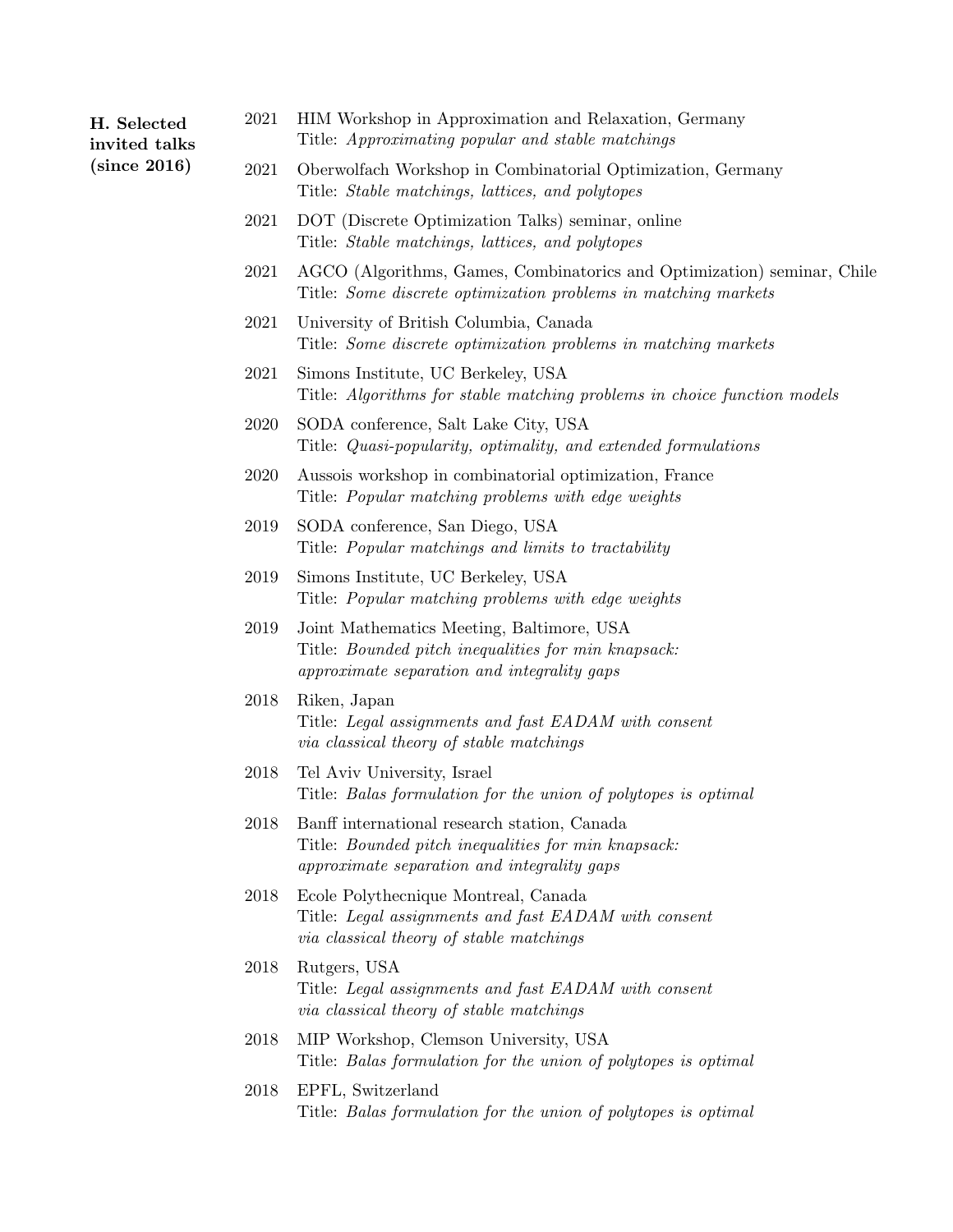|                                                 | 2017                                                                                                        | Simons Institute, UC Berkeley, USA<br>Title: Balas formulation for the union of polytopes is optimal              |                                                                                                                                                                                                                                                                                               |  |  |
|-------------------------------------------------|-------------------------------------------------------------------------------------------------------------|-------------------------------------------------------------------------------------------------------------------|-----------------------------------------------------------------------------------------------------------------------------------------------------------------------------------------------------------------------------------------------------------------------------------------------|--|--|
|                                                 | 2017                                                                                                        | INFORMS annual meeting, Houston, USA<br>Title: On knapsack problems over time                                     |                                                                                                                                                                                                                                                                                               |  |  |
|                                                 | 2017                                                                                                        | Università di Padova, Italy<br>Title: An invitation to 2-level polytopes                                          |                                                                                                                                                                                                                                                                                               |  |  |
|                                                 | 2017                                                                                                        | Università di Roma Tor Vergata, Italy<br>Title: An invitation to 2-level polytopes                                |                                                                                                                                                                                                                                                                                               |  |  |
|                                                 | 2017                                                                                                        | IBM Watson research center, USA<br>Title: <i>Incremental knapsack problems</i>                                    |                                                                                                                                                                                                                                                                                               |  |  |
|                                                 | 2016                                                                                                        | INFORMS annual meeting, Nashville, USA<br>Title: 2-level polytopes: recent results and open problems              |                                                                                                                                                                                                                                                                                               |  |  |
|                                                 | 2016                                                                                                        | Cargese workshop in combinatorial optimization, France<br>Title: On largest volume simplices and sub-determinants |                                                                                                                                                                                                                                                                                               |  |  |
|                                                 | 2016                                                                                                        | Georgia Tech, USA<br>Title: Geometric approaches to discrete optimization problems                                |                                                                                                                                                                                                                                                                                               |  |  |
|                                                 | 2016                                                                                                        | ULB, Belgium<br>Title: On largest volume simplices and sub-determinants                                           |                                                                                                                                                                                                                                                                                               |  |  |
|                                                 | 2016                                                                                                        |                                                                                                                   | CMS Session on Combinatorial, Geometric, and Computational<br>Aspects of Optimization<br>Title: An invitation to 2-level polytopes                                                                                                                                                            |  |  |
|                                                 | 2016                                                                                                        |                                                                                                                   | TU Darmstadt, Germany<br>Title: On largest volume simplices and sub-determinants                                                                                                                                                                                                              |  |  |
| I. Visiting<br>positions (one<br>month or more) | Sept-Oct 2019:<br>Jun-Aug 2019:<br>Nov 2015:                                                                |                                                                                                                   | Simons Institute, UC Berkeley (USA), within the program<br>Online and Matching-Based Market Design<br>Università di Roma Tor Vergata (Italy)<br>HIM (Hausdorff Research Institute for Mathematics),<br>Universität Bonn (Germany), within the trimester program<br>Combinatorial Optimization |  |  |
|                                                 | June 2012:                                                                                                  |                                                                                                                   | University of Waterloo (Canada)                                                                                                                                                                                                                                                               |  |  |
|                                                 | Apr-May $2010$ :                                                                                            |                                                                                                                   | University of Waterloo (Canada)                                                                                                                                                                                                                                                               |  |  |
|                                                 | Oct-Nov 2009:                                                                                               |                                                                                                                   | Université de Bordeaux (France)                                                                                                                                                                                                                                                               |  |  |
|                                                 | May-Dec $2007$ :                                                                                            |                                                                                                                   | Otto-von-Guericke-Universität Magdeburg (Germany)                                                                                                                                                                                                                                             |  |  |
| J. Professional<br>service                      |                                                                                                             |                                                                                                                   | Member of the program commitees for the following conferences/workshops:<br>MIP 2022 (chair), MIP 2021, MIP 2020, IPCO 2020, CTW 2020.                                                                                                                                                        |  |  |
|                                                 | Starting 2020, member of the organizing committee of the Cargese Workshop<br>in Combinatorial Optimization. |                                                                                                                   |                                                                                                                                                                                                                                                                                               |  |  |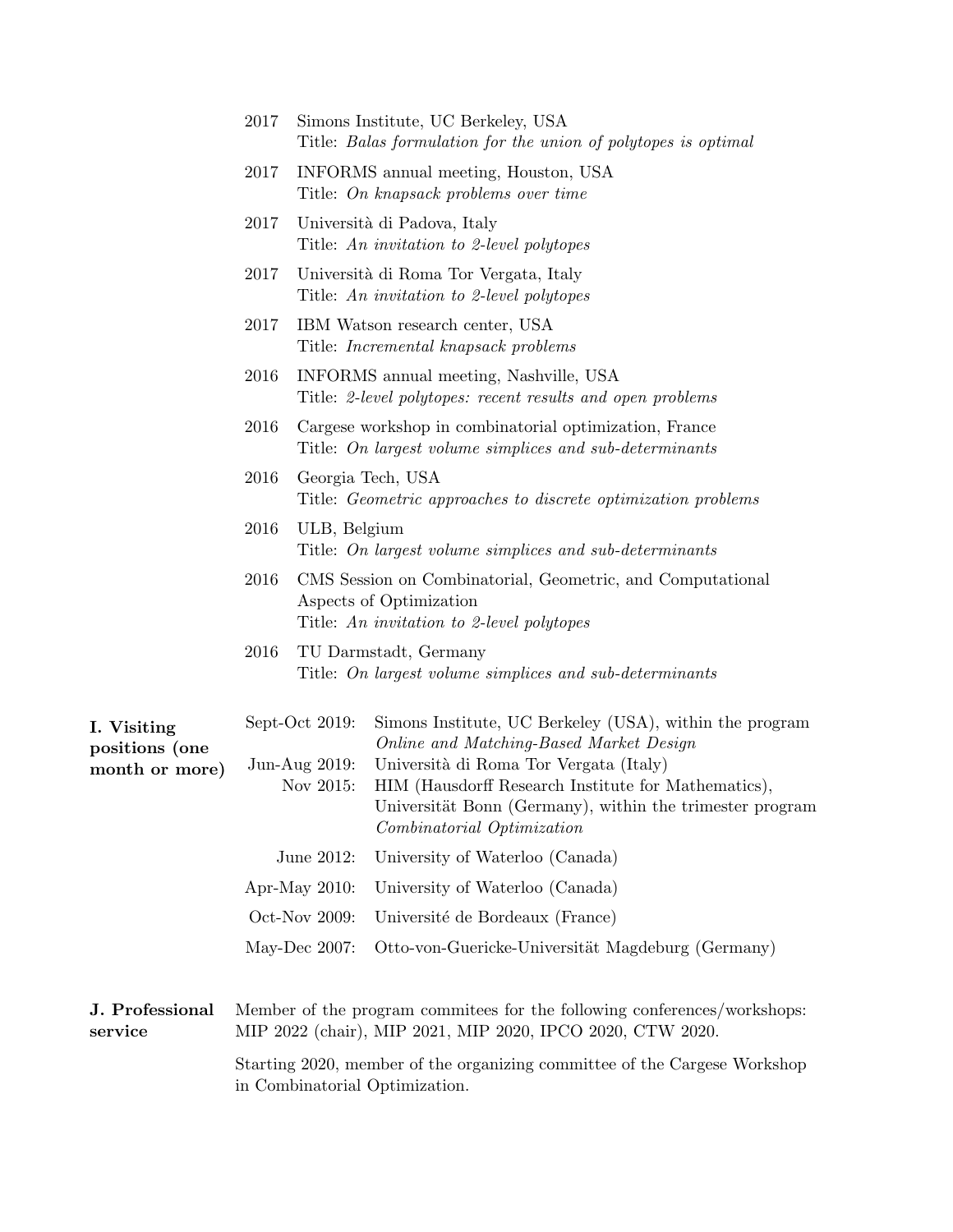In 2021-2022, committee member for the George Nicholson Prize (INFORMS).

Since 2020, Associate Editor for Operations Research Letters.

Since 2021, Associate Editor for Discrete Optimization.

Since 2022, Vice-chair for Integer and Discrete Optimization in the Optimization Society, INFORMS.

Panelist for the NSF (once), referee for proposals submitted to the Office of Naval Research (three times), the Air Force Office of Scientific Research, the Romanian and Italian Ministries of Education (once each).

Reviewer for journals, such as Operations Research, Mathematical Programming, Mathematics of OR, Siam Journal on Optimization, Algorithmica, Siam Journal on Discrete Mathematics, OR Letters, Naval Research Logistics, Discrete & Computational Geometry; and international conferences, such as: IPCO, SODA, STOC, ICALP, ESA.

Organizer of themed sessions at International Symposium on Mathematical Programming (ISMP) in 2015 and 2018; at the 2018 INFORMS Optimization Society Conference, and at the 2019 INFORMS General Meeting.

Organizer of cycle of seminars at the Universit`a di Roma Tor Vergata, Italy (2008-2010) and at the EPFL, Switzerland (2012-2014; 2015-2016); co-organizer of the IEOR–DRO seminars, Columbia University, USA (2017-2021).

L. Publications See my [Google scholar profile](http://scholar.google.ch/citations?user=5tnKLtMAAAAJ&hl=en) for more information. In all papers I published, the author orders is alphabetical. Students coauthors whose work on the paper I supervised are underlined.

In journals:

- 1. Y. Faenza, D. Segev, and L. Zhang. Approximation algorithms for the generalized incremental knapsack problem. Accepted for publication in Mathematical Programming (2021)
- 2. Y. Faenza and X. Zhang. Legal Assignments and fast EADAM with consent via classical theory of stable matchings. Accepted for publication in Operations Research (2021)
- 3. A. Cseh, Y. Faenza., T. Kavitha, and V. Powers. Understanding popular matchings via stable matchings. Accepted for publication in SIAM Journal on Discrete Mathematics (2021)
- 4. Y. Faenza, I. Mourtos, M. Samaris, and J. Sethuraman. (Un)stable matchings with blocking costs. Operations Research Letters 49 (5), pp. 655—662 (2021)
- 5. D. Bienstock, Y. Faenza, and X. Zhang. Pitch, extension complexity, and covering problems. Operations Research Letters 49 (3), pp. 357– 364 (2021)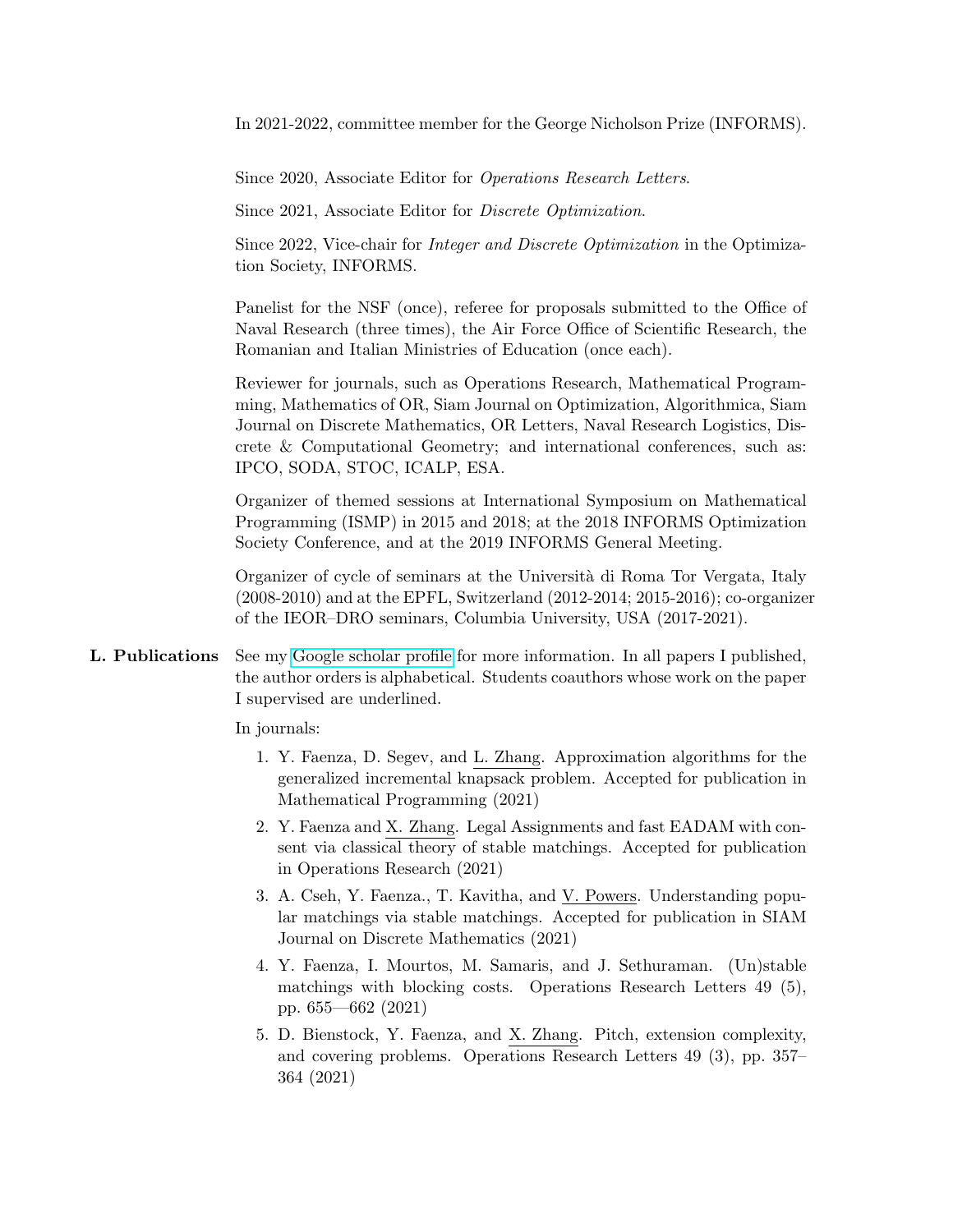- 6. Y. Faenza and T. Kavitha. Quasi-popular matchings, optimality, and extended formulations. Accepted for publication in Mathematics of Operations Research (2020)
- 7. Y. Faenza, G. Mu˜noz, and S. Pokutta. New limits of Treewidth-based tractability in Optimization. Accepted for publication in Mathematical Programming (2020)
- 8. Y. Faenza, G. Oriolo, and G. Stauffer. Separation routine and extended formulations for the stable set problem in claw-free graphs. Accepted for publication in Mathematical Programming (2020)
- 9. D. Bienstock, Y. Faenza, I. Malinovic, M. Mastrolilli, O. Svensson and M. Zuckerberg. On inequalities with bounded coefficients and pitch for the Min Knapsack polytope. Accepted for publication in Discrete Optimization (2020)
- 10. M. Aprile and Y. Faenza. Extended formulations from communication protocols in output-efficient time. Mathematical Programming, 183  $(2020)$ , pp. 41--59
- 11. M. Conforti, M. Di Summa, and Y. Faenza. Balas formulation for the union of polytopes is optimal. Mathematical Programming, 180 (2020), pp. 311–326
- 12. A. Bohn, Y. Faenza, S. Fiorini, V. Fisikopoulos, M. Macchia, and K. Pashkovich. Enumeration of 2-level polytopes. Mathematical Programming Computation, 11-1 (2019), pp. 173–210
- 13. M. Aprile, A. Cevallos, and Y. Faenza. On 2-level polytopes arising in combinatorial settings. SIAM Journal on Discrete Mathematics Vol. 32, No. 3 (2018), pp. 1857-1886
- 14. M. Conforti, A. Del Pia, M. Di Summa, and Y. Faenza: Reverse Split rank. Mathematical Programming, 154-1 (2016), pp. 273–303
- 15. Y. Faenza, S. Fiorini, R. Grappe, and H.R. Tiwary. Extended formulations, non-negative factorizations, and randomized communication protocols, Mathematical Programming, 153-1 (2015), pp. 75–94
- 16. Y. Faenza and L. Sanit`a. On the existence of compact epsilon-approximation for the knapsack polytope in the original space. Operations Research Letters 43-3 (2015), pp. 339–342
- 17. M. Conforti, A. Del Pia, M. Di Summa, Y. Faenza, and R. Grappe. Reverse Chvátal-Gomory rank, SIAM Journal on Discrete Mathematics: 29-1 (2015), pp. 166–181
- 18. Y. Faenza, G. Oriolo, and G. Stauffer. Solving the weighted stable set problem in claw-free graphs via decomposition, Journal of the ACM, 61-4 (2014): 20
- 19. G. Averkov, M. Conforti, A. Del Pia, M. Di Summa, and Y. Faenza. On the convergence of the affine hull of the Chvatal-Gomory closures, SIAM Journal on Discrete Mathematics 27-3 (2013), pp. 1492–1502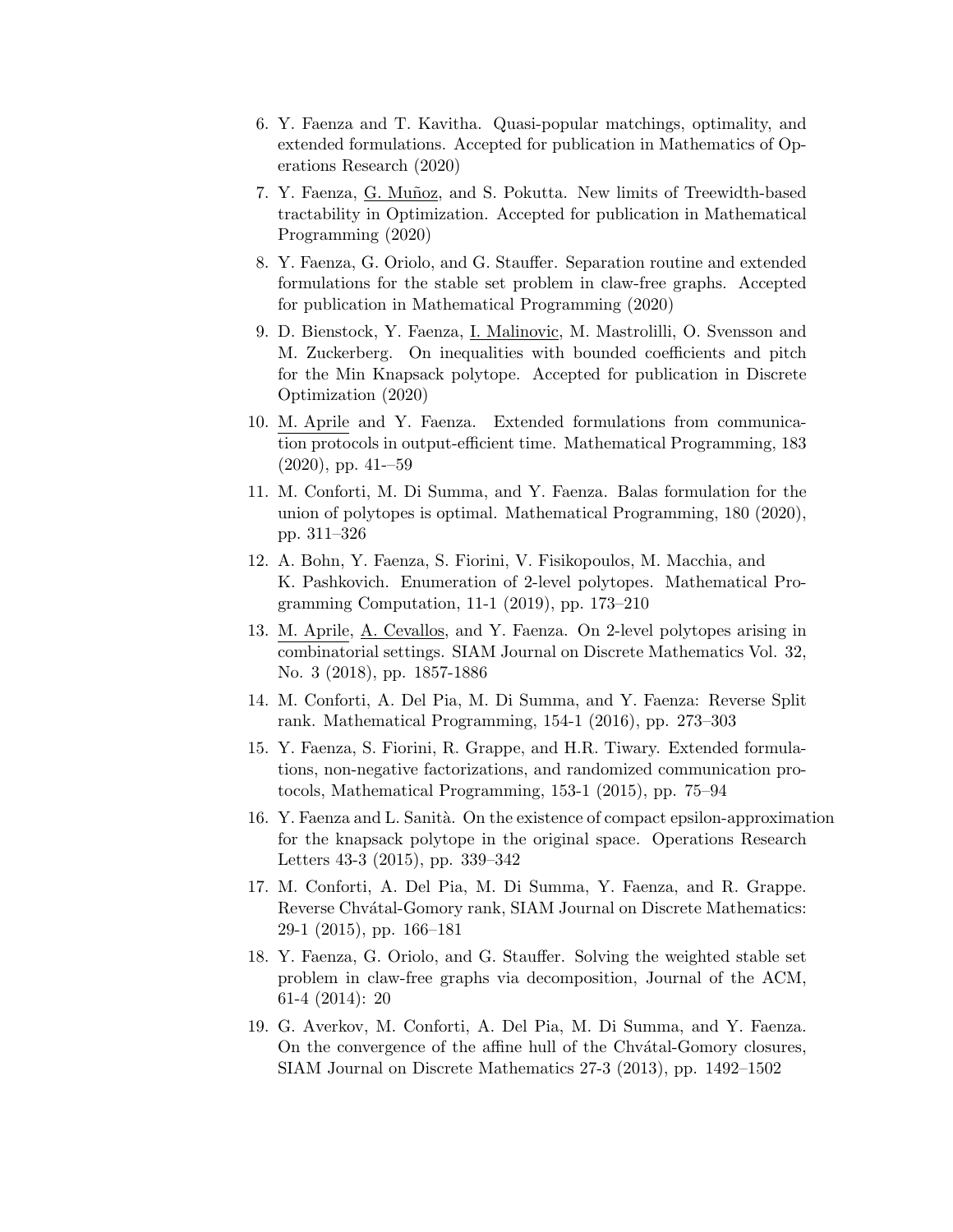- 20. F. Bonomo, Y. Faenza, and G. Oriolo. On coloring problems with local constraints, Discrete Mathematics, Vol. 312, Issues 12–13 (2012), pp. 2027–2039
- 21. Y. Faenza, G. Oriolo, and C. Snels. A fast algorithm to remove proper and homogeneous pairs of cliques (while preserving some graph invariants), Operations Research Letters, Vol. 39, Issue 3 (2011), pp. 213–217
- 22. Y. Faenza and V. Kaibel. Extended Formulations for Packing and Partitioning Orbitopes, Mathematics of Operations Research Vol. 34, No. 3 (2009), pp. 686–697

In conferences with published, peer-reviewed proceedings<sup>[2](#page-8-0)</sup>

- 23. Y. Faenza and X. Zhang. Affinely representable lattices, stable matchings, and choice functions. Proceedings of IPCO (2021)
- 24. Y. Tang, S. Agrawal, and Y. Faenza. Reinforcement Learning for Integer Programming: Learning to Cut. Proceedings of 37th International Conference on Machine Learning (ICML, 2020).
- 25. M. Aprile, M. Conforti, Y. Faenza, S. Fiorini, T. Huynh, and M. Macchia. Recognizing Cartesian products of matrices and polytopes. Proceedings of CTW (2020)
- 26. <sup>∗</sup> Y. Faenza and T. Kavitha. Quasi-popular matchings, optimality, and extended formulations. Proceedings of the 31st ACM-SIAM Symposium on Discrete Algorithms (SODA, 2020)
- 27. <sup>∗</sup> M. Aprile and Y. Faenza. Extended formulations from communication protocols in output-efficient time. Proceedings of IPCO (2019)
- 28. Y. Faenza, T. Kavitha, V. Powers, and X. Zhang. Popular Matchings and Limits to Tractability Proceedings of the 30th ACM-SIAM Symposium on Discrete Algorithms (SODA, 2019)
- 29. <sup>∗</sup> Y. Faenza, I. Malinovic, M. Mastrolilli, and O. Svensson. On bounded pitch inequalities for the min-knapsack polytope. Proceedings of ISCO (2018)
- 30. Y. Faenza and I. Malinovic. A PTAS for the Time-Invariant Incremental Knapsack problem. Proceedings of ISCO (2018)
- 31. M. Aprile, Y. Faenza, S. Fiorini, T. Huynh, and M. Macchia. Extension complexity of stable set polytopes of bipartite graphs. Proceedings of the 43rd Int. Workshop on Graph-Theoretic Concepts in Computer Science (WG, 2017)
- 32. <sup>∗</sup> M. Aprile, A. Cevallos, and Y. Faenza. On vertices and facets of combinatorial 2-level polytopes. Proceedings of the Fourth International Symposium on Combinatorial Optimization (ISCO, 2016), pp 177-188
- 33. <sup>∗</sup> A. Bohn, Y. Faenza, S. Fiorini, V. Fisikopoulos, M. Macchia, and K. Pashkovich. Enumeration of 2-level polytopes. Proceedings of the

<span id="page-8-0"></span><sup>&</sup>lt;sup>2</sup>We mark with  $*$  a conference paper whose journal version has also been published.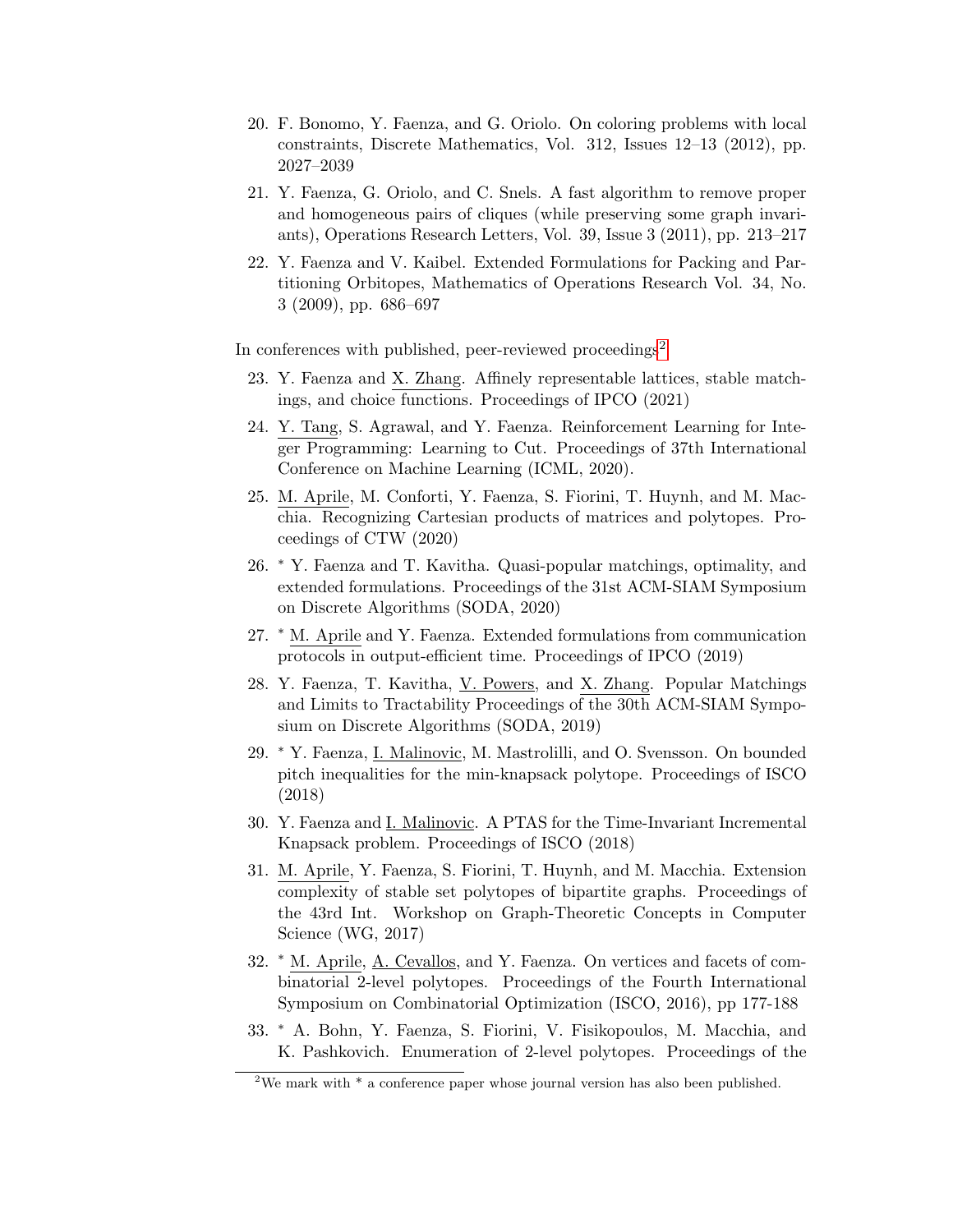Twenty-Third European Symposium on Algorithms (ESA, 2015), pp. 191–202

- 34. M. Di Summa, F. Eisenbrand, Y. Faenza, and C. Moldenhauer. On largest volume simplices and sub-determinants, Proceedings of the Twenty-Sixth Annual ACM-SIAM Symposium on Discrete Algorithms (SODA, 2015), pp. 315–323
- 35. A. Bock, Y. Faenza, C. Moldenhauer, and A. Ruiz-Vargas. Solving the stable set problem in terms of the odd cycle packing number. Proceedings of the 34th IARCS Annual Conference on Foundations of Software Technology and Theoretical Computer Science (FSTTCS, 2014), pp.187–198
- 36. <sup>∗</sup> M. Conforti, A. Del Pia, M. Di Summa, and Y. Faenza. Reverse Split rank, Proceedings of the 16th Conference on Integer Programming and Combinatorial Optimization (IPCO, 2014), pp 234–248
- 37. <sup>∗</sup> M. Conforti, A. Del Pia, M. Di Summa, Y. Faenza, and R. Grappe. Reverse Chvátal-Gomory rank, Proceedings of the 16th Conference on Integer Programming and Combinatorial Optimization (IPCO, 2013), pp 133–144
- 38. <sup>∗</sup> Y. Faenza, S. Fiorini, R. Grappe, and H.R. Tiwary: Extended formulations, non-negative factorizations, and randomized communication protocols, Proceedings of the 2nd International Symposium on Combinatorial Optimization (ISCO, 2012), pp. 129–140
- 39. <sup>∗</sup> Y. Faenza, G. Oriolo, and G. Stauffer. Separating stable sets in clawfree graphs via Padberg-Rao and compact linear programs, Proceedings of the Twenty-Third Annual ACM-SIAM Symposium on Discrete Algorithms (SODA, 2012), pp. 1298–1308
- 40. Y. Faenza, G. Oriolo, and G. Stauffer. An algorithmic decomposition of claw-free graphs leading to an  $O(n^3)$ -algorithm for the weighted stable set problem, Proceedings of the Twenty-Second Annual ACM-SIAM Symposium on Discrete Algorithms (SODA, 2011), pp. 630–646
- 41. <sup>∗</sup> F. Bonomo, Y. Faenza, and G. Oriolo. On coloring problems with local constraints, Electronic Notes in Discrete Mathematics, 35 (2009) pp. 215–220 (LAGOS, 2009)

#### In books:

42. Y. Faenza, G. Oriolo, G. Stauffer, and P. Ventura: Stable sets in clawfree graphs: a journey through algorithms and polytopes, in A. Ridha Mahjoub, editor, Progress in Combinatorial Optimization, Ed. Wiley-ISTE (2011), pp. 41–80

M. Teaching evaluations and imum score is 5. We also report the  $\%$  of student voters nominating the class enrollment instructor for the SEAS Distinguished Faculty Teaching Award. For the evaluations, we report, in each category (median, average) score. Max-

Spring 2021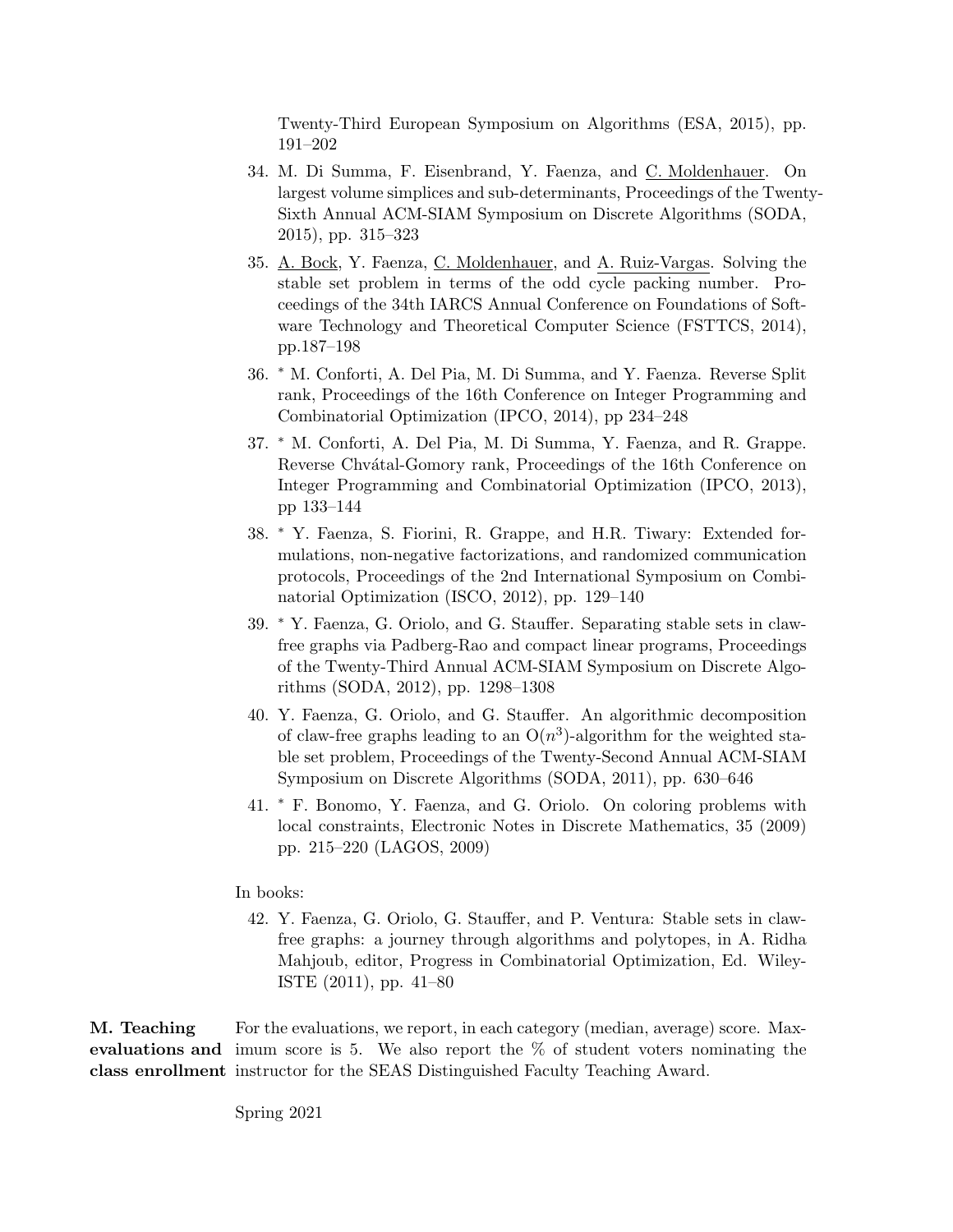IEORE6614 Optimization II. Enrollment: 15.

Amount learned: (5, 4.63), Appropriateness of Workload: (5, 4.38), Fairness of Grading Process: (5, 4.5), Overall quality: (5, 4.75), Organization and Preparation of the Instructor: (5, 4.88), Classroom Delivery of the Instructor: (5, 4.88), Approachability of the Instructor: (5, 4.88), Overall Quality of the Instructor: (5, 4.88), % of student voters nominating the instructor for the SEAS Distinguished Faculty Teaching Award: 62.

Fall 2020: Not teaching.

Spring 2020

- IEORE6614 Optimization II. Enrollment: 15. Evaluations not collected.
- IEORE4008 Computational Discrete Optimization. Enrollment: 16. Evaluations not collected.

Fall 2019: Not teaching.

Spring 2019

IEORE6614 Optimization II. Enrollment: 15.

Amount learned: (5, 4.64), Appropriateness of Workload: (5, 4.73), Fairness of Grading Process: (5, 4.91), Overall quality: (5, 4.91), Organization and Preparation of the Instructor: (5, 4.91), Classroom Delivery of the Instructor: (5, 4.91), Approachability of the Instructor: (5, 5), Overall Quality of the Instructor: (5, 5), % of student voters nominating the instructor for the SEAS Distinguished Faculty Teaching Award: 100.

IEORE4008 Computational Discrete Optimization. Enrollment: 17.

Amount learned: (4, 4.53), Appropriateness of Workload: (4, 4.40), Fairness of Grading Process: (5, 4.27), Overall quality: (4, 4.47), Organization and Preparation of the Instructor: (5, 4.8), Classroom Delivery of the Instructor: (5, 4.87), Approachability of the Instructor: (5, 4.87), Overall Quality of the Instructor: (5, 4.87), % of student voters nominating the instructor for the SEAS Distinguished Faculty Teaching Award: 71.

### Fall 2018

IEORE4004 Optimization Models and Methods. Enrollment: 108.

Amount learned: (4, 4.21), Appropriateness of Workload: (4, 4.04), Fairness of Grading Process: (5, 4.21), Overall quality: (4, 4.25),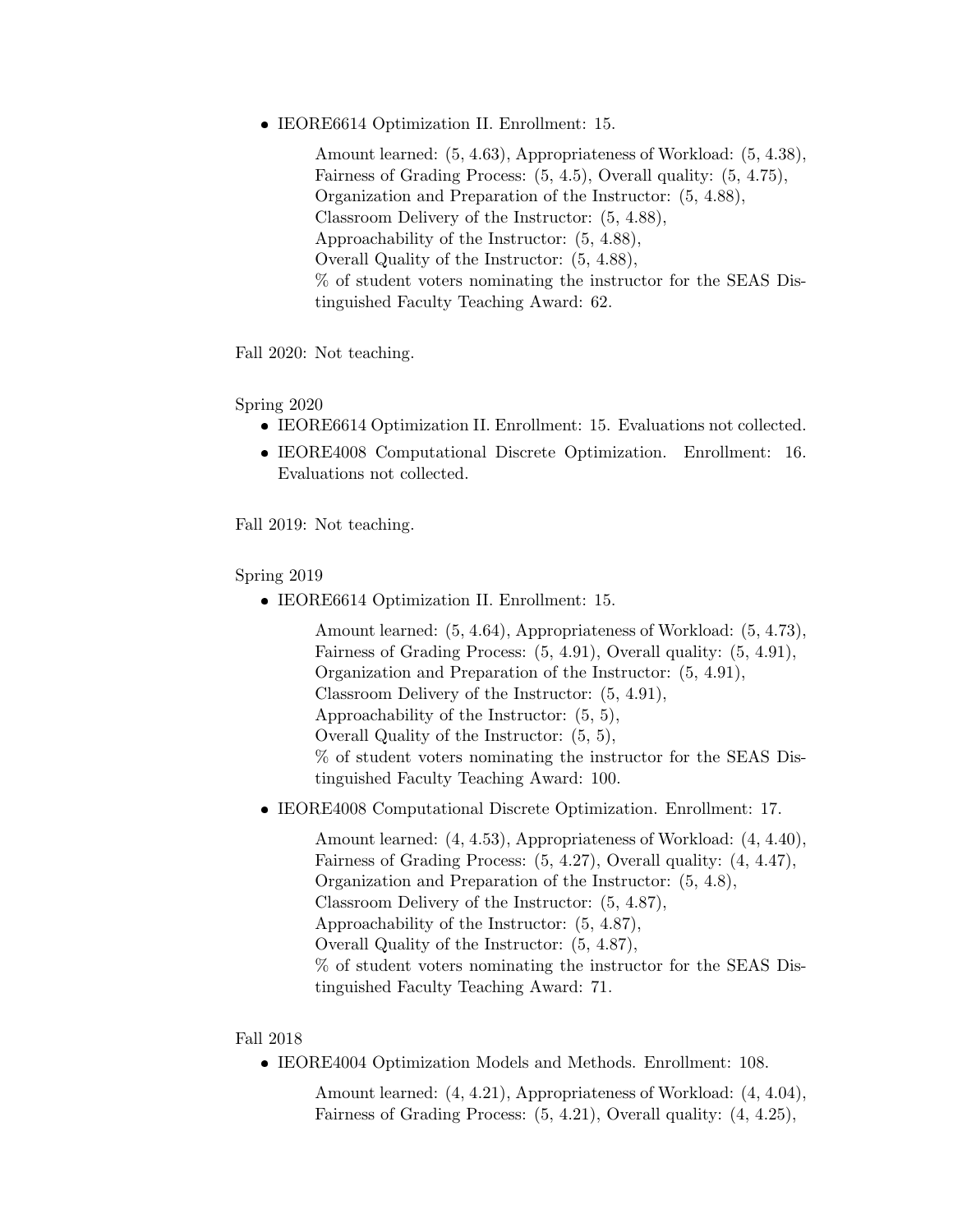Organization and Preparation of the Instructor: (5, 4.49), Classroom Delivery of the Instructor: (5, 4.28), Approachability of the Instructor: (5, 4.49), Overall Quality of the Instructor: (5, 4.44), % of student voters nominating the instructor for the SEAS Distinguished Faculty Teaching Award: 71.

Spring 2018

IEORE6614 Optimization II. Enrollment: 20.

Amount learned: (5, 4.79), Appropriateness of Workload: (5, 4.57), Fairness of Grading Process: (5, 4.79), Overall quality: (5, 4.79), Organization and Preparation of the Instructor: (5, 4.93), Classroom Delivery of the Instructor: (5, 4.71), Approachability of the Instructor: (5, 5), Overall Quality of the Instructor: (5, 4.79), % of student voters nominating the instructor for the SEAS Distinguished Faculty Teaching Award: 57.

IEORE4008 Computational Discrete Optimization. Enrollment: 21.

Amount learned: (5, 4.92), Appropriateness of Workload: (5, 4.92), Fairness of Grading Process: (5, 4.83), Overall quality: (5, 4.92), Organization and Preparation of the Instructor: (5, 5), Classroom Delivery of the Instructor: (5, 4.92), Approachability of the Instructor: (5, 5), Overall Quality of the Instructor: (5, 4.92), % of student voters nominating the instructor for the SEAS Distinguished Faculty Teaching Award: 75.

Fall 2017

IEORE4004 Optimization Models and Methods. Enrollment: 96.

Amount learned: (5, 4.79), Appropriateness of Workload: (5, 4.64), Fairness of Grading Process: (5, 4.51), Overall quality: (5, 4.72), Organization and Preparation of the Instructor: (5, 4.87), Classroom Delivery of the Instructor: (5, 4.77), Approachability of the Instructor: (5, 4.85), Overall Quality of the Instructor: (5, 4.87), % of student voters nominating the instructor for the SEAS Distinguished Faculty Teaching Award: 83.

Spring 2017

IEORE8100 Introduction to Discrete Optimization. Enrollment: 14.

Amount learned: (5, 4.50), Appropriateness of Workload: (4, 4.17), Fairness of Grading Process: (4, 4.08), Overall quality: (4.5, 4.42), Organization and Preparation of the Instructor: (4.5, 4.25),